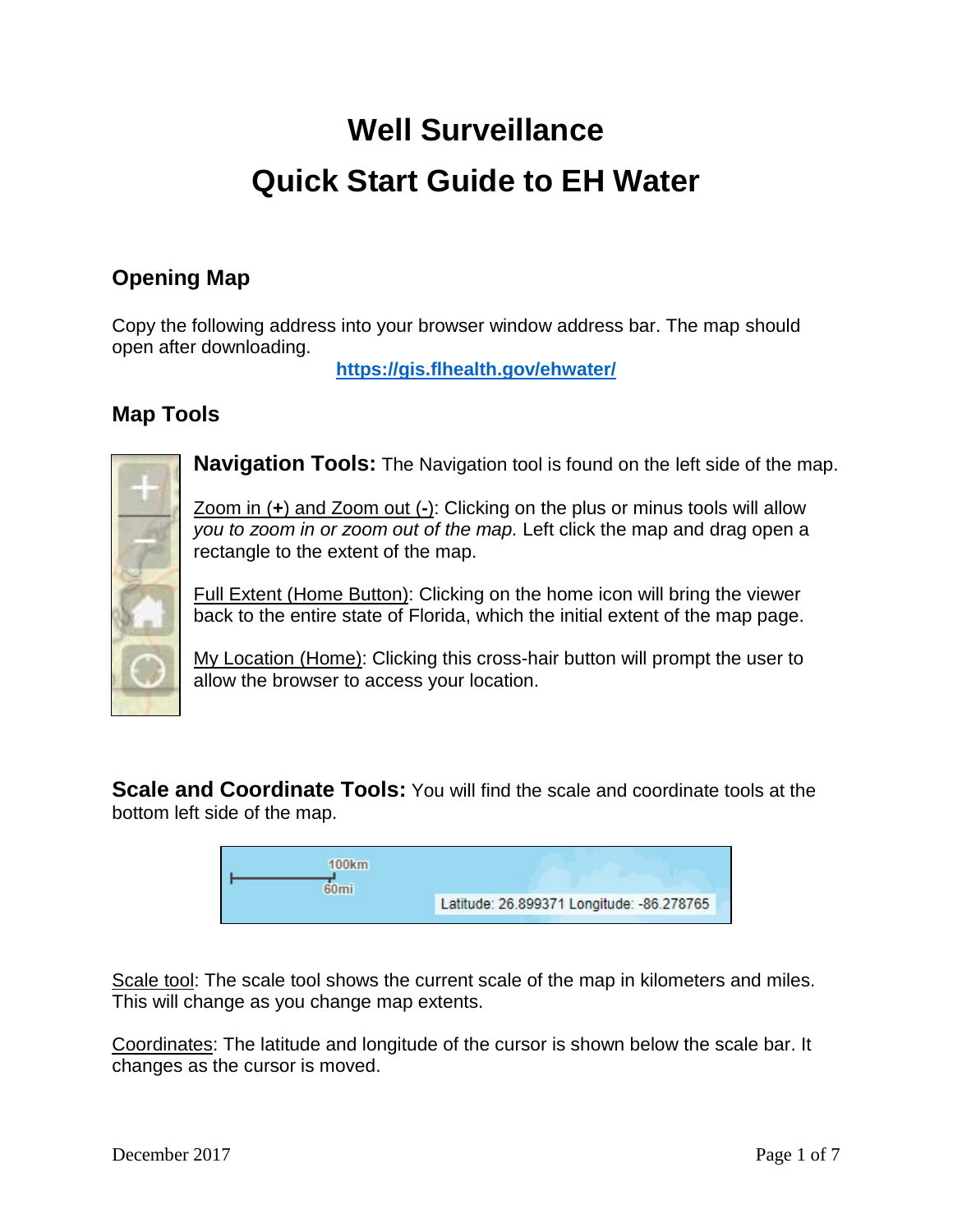

Find an Address: The address search widget, is an open widget type which always shows on the map on top left corner of the application window next to the navigation

tools. After entering the address, place name or coordinates it will begin the search if the string matches the autocomplete search result. Alternatively, you may click on the locate button. The result returned will snap the map to the address location with a popup information window on the map. Clicking the clear button to close the window, clears data from the address or coordinate boxes.



**Basemaps Selector:** The basemap widget shows the maps that are used to display the geographic relationships between layer data. You can choose any one according to your needs – a street map (standard road map) or an aerial map (satellite photograph). The map selector buttons are located in the upper left corner. Clicking on the either button will change the basemap accordingly. Note that basemaps are based on historic data and may not show more recent changes.

⊲i⊗

Draw: If you click on the palette icon, the draw tool will open. You can select between point, straight line, polyline, freehand polyline, triangle, rectangle, circle, ellipse, straight polygon, freehand polygon, or text. Clicking on the

appropriate tool will allow you to select color, weight and other graphic settings. Text is entered into a text box which is then placed in the correct position on the map by clicking the location. Note that the drawings on the map will not disappear when the tool is closed. This is to facilitate printing of drawing graphics that you added to the map area. Once text is placed on the map it cannot be moved only cleared by clicking on "Clear."

Measurement: If you click on the ruler icon, the Measurement tool will open. You can choose between area and distance measurement. In addition to measurements, there is a map latitude and longitude location which works as you move the mouse cursor. There is a drop down to select the measurement units. You can draw a polygon and close it by double clicking to get area or draw a line. To get distance, single click results in a straight line, next, double click the results at the end of the measurement. Note that the measurement graphic on the map will disappear when the tool is closed.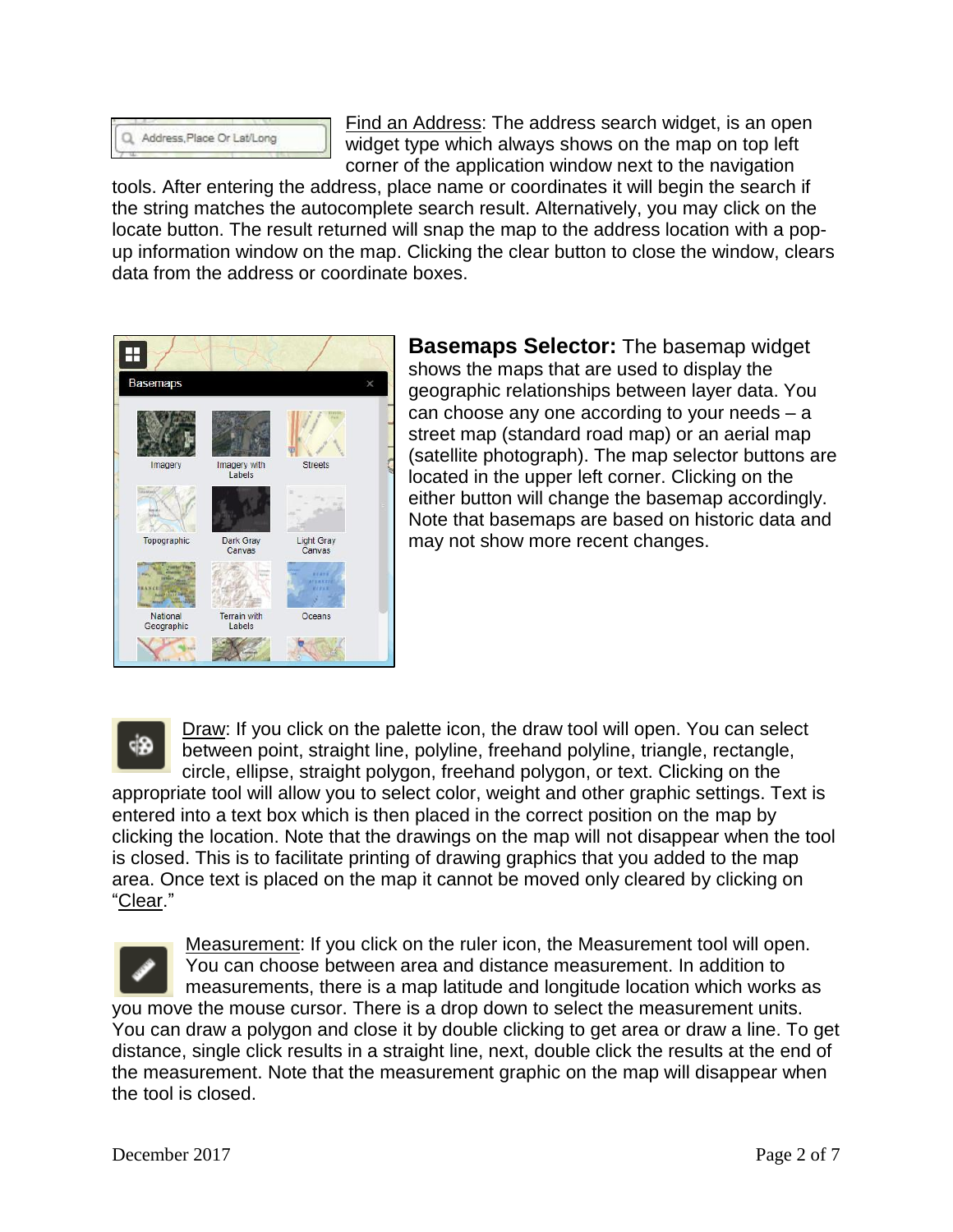#### **Widgets Toolbar:**

Some map tools expand into individual windows to perform certain functions and show additional information. These tools may also be called "widgets." They are found at the top right of the header above the map. If you hover over an icon on the tool bar, the tool name will appear. When you click on an icon, a window will appear over the map on the right side of your window. To close a window, click on the "x" in the upper right corner of the pop-up window.





Bookmarks: If you click on the bookmark tool, a window will open listing the individual counties of Florida. Click on the county to move the map to that region. You may also add your own bookmark by clicking in the "Enter a

Bookmark Name to Save" under the "My Bookmarks" section of the window. This will add your current extent as a bookmark. This bookmark should remain until you remove it by clicking on the minus sign next to "Select My Bookmark."



**Print:** If you click on the printer icon, the map printing tool will open. You may enter a title to be printed on the map. When you click the print button, your standard print menu will appear. The map and any drawn figures or labels you

are displaying on your map will be printed. To print the map horizontally on the paper, make sure your printer preference is set to landscape.

| <b>Print</b>                                                                                       |                                 |  |  |
|----------------------------------------------------------------------------------------------------|---------------------------------|--|--|
| Map Title:                                                                                         | <b>FL DOH EH Water Printout</b> |  |  |
| Layout:                                                                                            | Letter ANSI A Landscape         |  |  |
| Format:                                                                                            | <b>PDF</b>                      |  |  |
| Advanced v<br>$\Longleftrightarrow$ Print<br>FL DOH EH Water Printout<br>1.<br><b>Clear Prints</b> |                                 |  |  |

The map will Print to a PDF Format which can then be opened into a new browser tap when you click on it.

You can change the Map Scale/Extent by clicking on the "Advanced" button. For Maps in Portrait, the following forced scales work best for the associated buffer size:

500 ft. buffer – Force Scale 2000 0.25-mile buffer – Force Scale 5000 0.50-mile buffer – Force Scale 10000

Click on "Clear Prints" to remove the old PDFs.

See last page of document for an example of an EH Water Printout.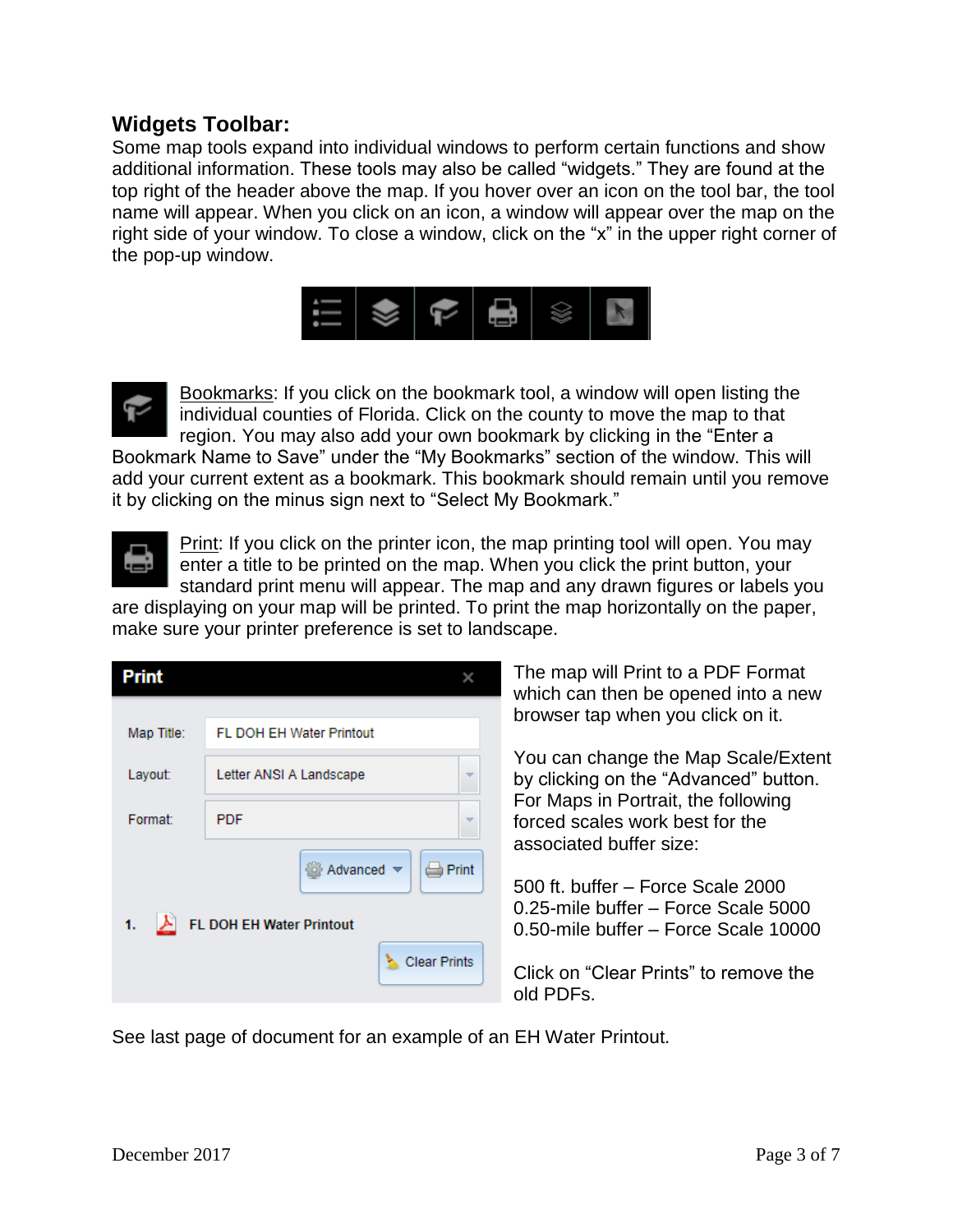

Search and Buffer: If you click on the icon pictured to the left, you will bring up the Search and Buffer tool. You may search specific layers by field attributes.

| <b>Search and Buffer</b>                                                            |                        |       |                |  |
|-------------------------------------------------------------------------------------|------------------------|-------|----------------|--|
| <b>Attribute Search</b>                                                             | <b>Buffer Analysis</b> |       | <b>Results</b> |  |
| Step 1:Select search layer                                                          |                        |       |                |  |
| $\overline{\phantom{a}}$<br>1 item(s) selected<br>Selected Layer Name: Risk Sources |                        |       |                |  |
| Step 2:Select layer field                                                           |                        |       |                |  |
| ÷<br>1 item(s) selected                                                             |                        |       |                |  |
| Enter search string                                                                 |                        |       |                |  |
| 010000401                                                                           |                        |       |                |  |
| Search                                                                              |                        | Reset |                |  |

Under "Step 1: Select search layer" of the "Attribute Search" tap, choose the layer you wish to search (i.e. Risk Sources). Under "Step 2: Select layer field," choose the field you want to search (i.e. Facility ID). Under "Enter search string" enter the Facility ID (or FLUWID if you are searching Well Locations) in the textbox. Click "Search" to display results in results tab. The map will zoom to the location of the item searched for.

| <b>Search and Buffer</b>                                                                    |                        |                |  |
|---------------------------------------------------------------------------------------------|------------------------|----------------|--|
| <b>Attribute Search</b>                                                                     | <b>Buffer Analysis</b> | <b>Results</b> |  |
| Step 1: Create a buffer around your selection by clicking the<br><b>Apply Buffer button</b> |                        |                |  |
| 0.25                                                                                        |                        |                |  |
| <b>Miles</b>                                                                                |                        |                |  |
| <b>Buffer</b>                                                                               | Reset                  |                |  |
| Step 2: Find Entries that intersect with your buffer by clicking<br>the Intersect button    |                        |                |  |
| Well Locations                                                                              |                        |                |  |
| <b>Intersect</b>                                                                            |                        |                |  |

Click on the "Buffer Analysis" tab at the top of the "Search and Buffer" window. Under "Step 1: Create a buffer around your selection by clicking the Apply Buffer button" enter the buffer size (0.25 or 0.50). Choose the appropriate unit (miles) from the dropdown menu. Click on "Buffer."

Under "Step 2: Find Entries that intersect with your buffer by clicking the Intersect button" choose the items you are searching for (i.e. Well Locations). Click on "Intersect."

|                                                   | <b>Search and Buffer</b> |                     |                        |                                     |                   |
|---------------------------------------------------|--------------------------|---------------------|------------------------|-------------------------------------|-------------------|
|                                                   | <b>Attribute Search</b>  |                     | <b>Buffer Analysis</b> |                                     | <b>Results</b>    |
| Total features selected: 5<br>Export to CSV Clear |                          |                     |                        |                                     |                   |
|                                                   | <b>FI UWID</b>           | WFII<br><b>TYPF</b> | <b>STATUS</b>          | WELL CA<br>SING MA<br><b>TERIAL</b> | <b>LONG</b><br>DF |
|                                                   | AAA7683                  | 43                  | <b>ACTIVE</b>          | <b>GAI VANIZ</b><br>FD              | $-84.64$<br>Δ     |

Any features selected will appear in the "Results" tab of the "Search and Buffer" window. You can export these results to an Excel spreadsheet by clicking on "Export to CSV." Once you are finish with those results, you will need to click on "Clear" before beginning a new search.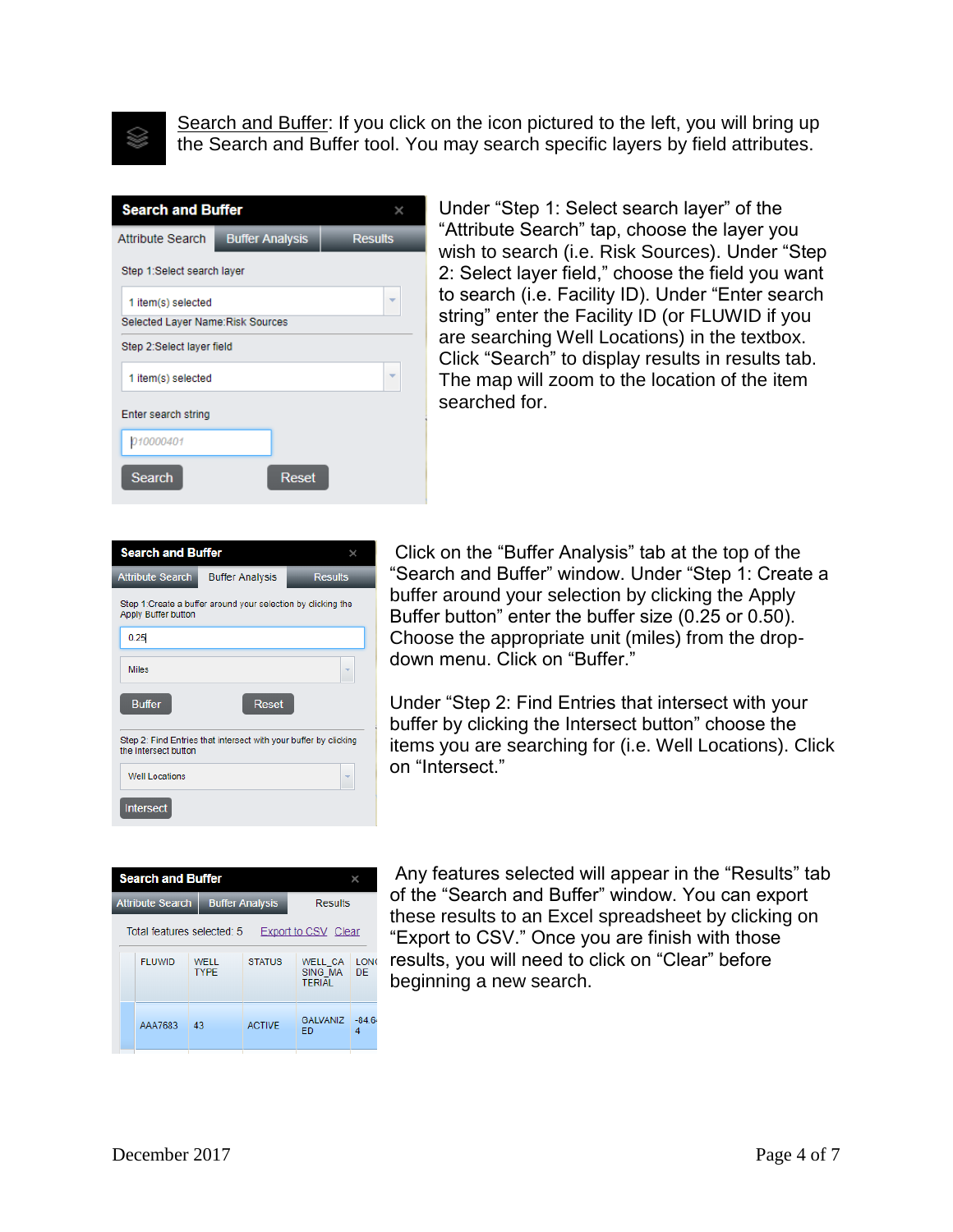Select and Buffer: If you click on the icon pictured to the left, you will bring up the Select and Buffer tool. You may search specific layers by shape.



Under "Step 1: Select search layer" of the "Spatial Search" tap, choose the layer you wish to search (i.e. Risk Sources). Under "Step 2: Select draw shape," select the desired selection tool from point, straight line, freehand line, rectangle, circle, straight polygon, or freehand polygon. Draw the shape on the map using the mouse. The elements within that figure will display in the form of a list in the "Results" tab.

You can draw a buffer around the selected features and export your results using the same procedures described under "Search and Buffer."

#### **Map Layers and Map Services:**



Information displayed by the map is stored in the form of map layers. You may select the layers you wish to display by clicking the layer stack icon button in the widgets toolbar. This will open the "Table of Contents" window with a drop-

down list showing all available layers with check boxes. Click the check box to select layers.



Map Services: Map services contain more than one layer and are grouped together. The services are designated in the "More…" dropdown box by a triangle on the left side of the service name. To see what layers are available in the map service, you must click on the triangle to expand the list of layers. They may have one or more levels of layers. Click on the checkbox to select a layer. Note that to turn a layer on, any upper level categories in the service and the service must also be checked. To remove a layer, uncheck the box.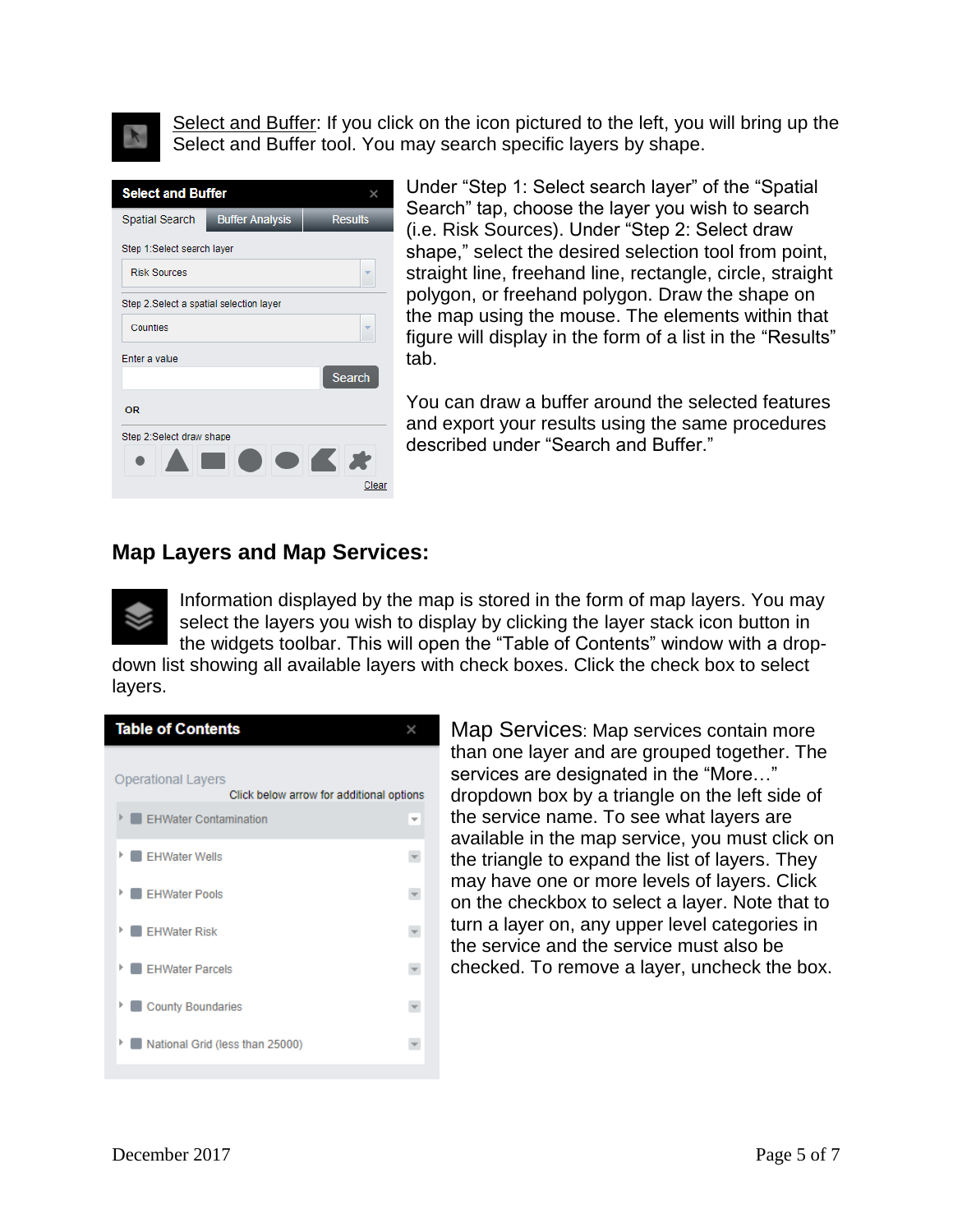| <b>Table of Contents</b>                                       |                         |  |  |  |
|----------------------------------------------------------------|-------------------------|--|--|--|
| Operational Layers<br>Click below arrow for additional options |                         |  |  |  |
| <b>EHWater Contamination</b><br>Þ                              |                         |  |  |  |
| I EHWater Wells<br>Þ                                           |                         |  |  |  |
| <b>EHWater Pools</b>                                           |                         |  |  |  |
| ▼ Z EHWater Risk                                               | Zoom to                 |  |  |  |
| ▼ V Risk Source Events                                         | Show Label              |  |  |  |
| <b>DRYCLEANER</b><br>⊙                                         | Transparency            |  |  |  |
|                                                                | Move up                 |  |  |  |
| PETROLEUM                                                      | Move down               |  |  |  |
| ◬                                                              | Open attribute<br>table |  |  |  |
| <b>TOXICS</b>                                                  |                         |  |  |  |

To view a layer's symbology, click on the triangle to exapand the list a final time.

Note, some layers have labels that can be turned on by clicking the triangle to the right of the layer or service name.

Click on "Show Label" to label the features in the layer. By clicking on "Transparency" you can adjust the appearance of the labels and features by increasing or decreasing their trasnparency.



Clicking on the "Legend" button in the widgets toolbar will open the "Legend" window. This window will display any layers you have selected from the "Table of Contents" window.